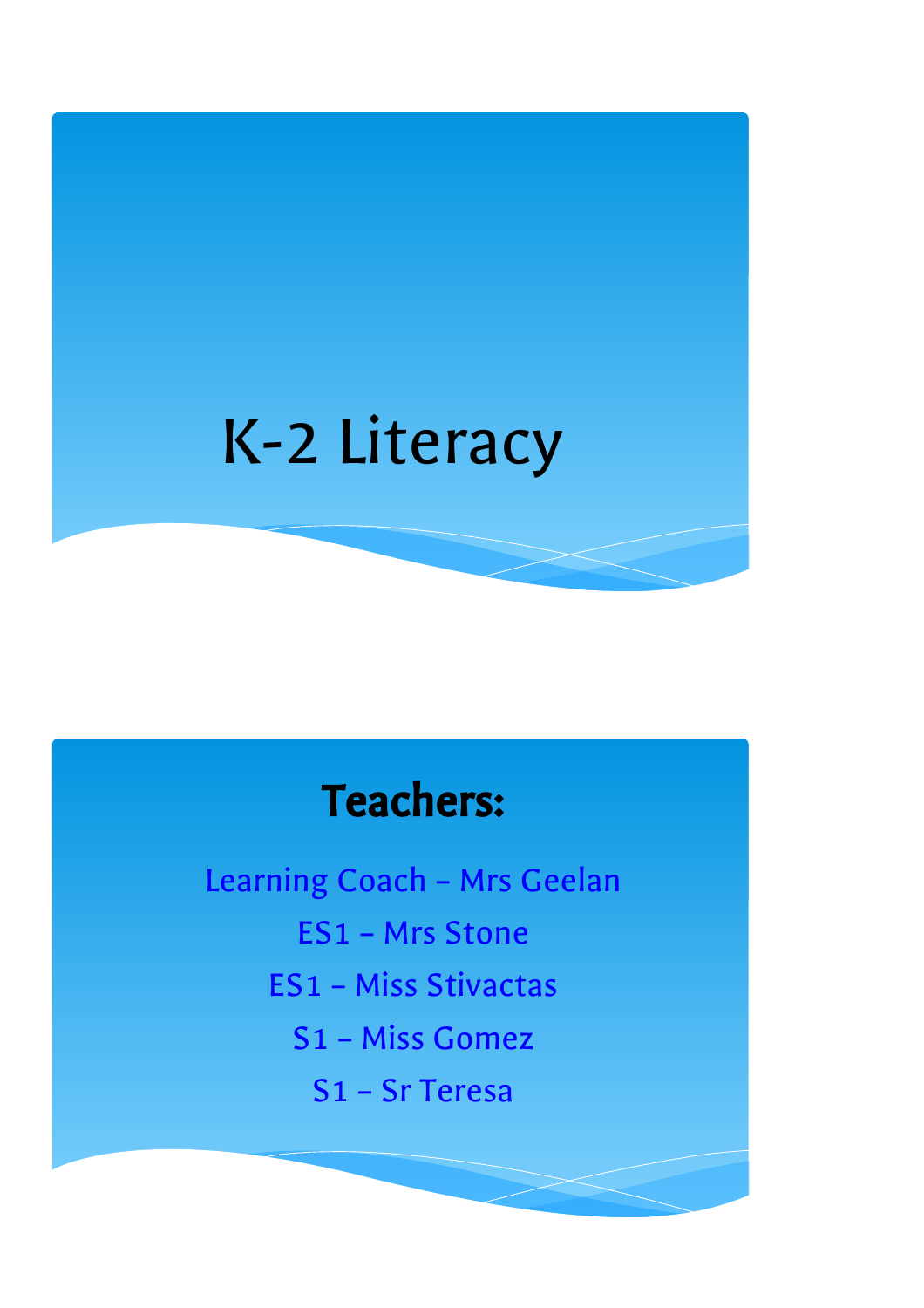### Prayer - Unity



One was a teacher; the tools he used Were books, music, and art. One a parent with a guiding hand And a gentle loving heart.

I dreamt I stood in a studio, And watched two sculptors there. The clay they used was a young child's mind, And they fashioned it with care.



#### Prayer - Unity

Day after day, the teacher toiled, With a touch that was deft and sure. While the parent laboured by his side, And polished and smoothed it over.





And when at last, their work was done, They were proud of what they had wrought. For the things they had moulded into the child, Could neither be sold nor bought.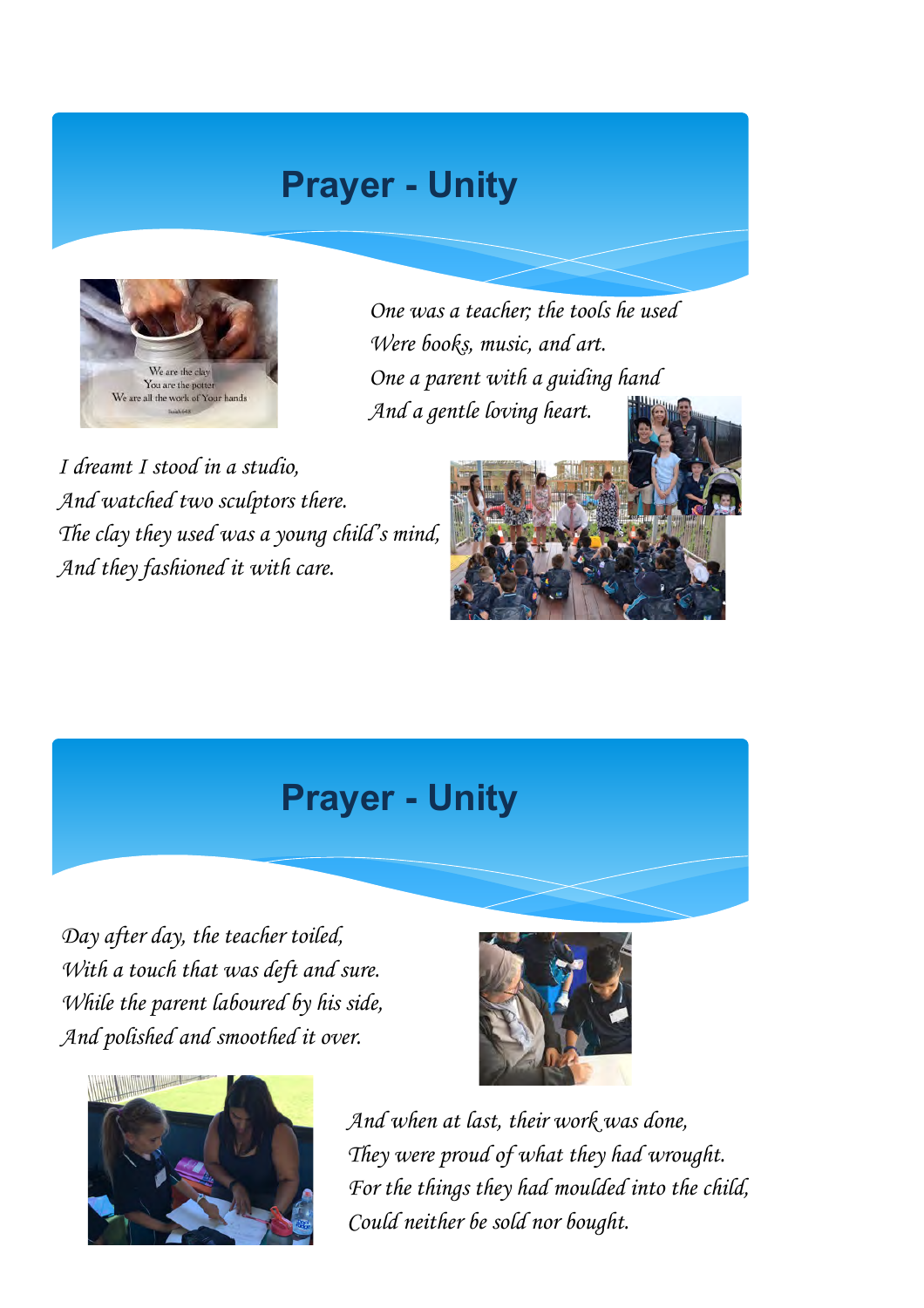### Prayer - Unity





The vision for the school is so<br>impressive, building the kids to<br>achieve in all areas."





The humble, family orientated feel of the school nurtures our children as learners. The<br>way the year started with the whole school in prayer set the scene for a great year."



And each agreed they would have failed If they had worked alone, For behind the parent stood the school And behind the teacher the home.

# Introduction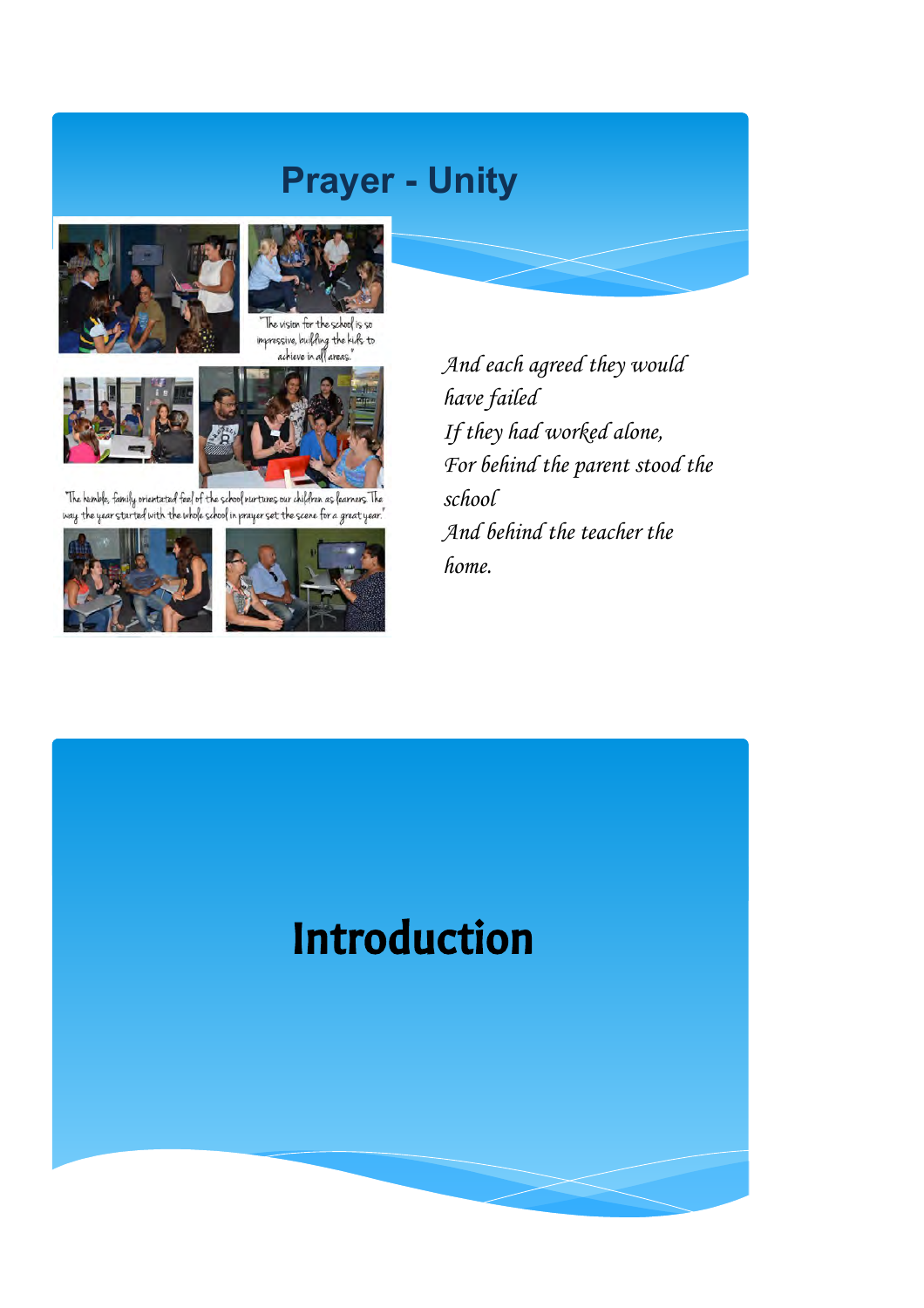# Syllabus Requirements

#### English – Objectives

- ∗To communicate through speaking, listening, reading, viewing, writing and representing  $(CC)$
- ∗To use language to shape and make meaning according to purpose, audience and context (W)
- ∗To think in ways that are *imaginative, creative, interpretive and critical* (TCC)
- ∗To express themselves and their relationships with others and their world (MR)
- **\*To learn and reflect on their learning** through their study of English (M) English K-10 Syllabus 2012

### **Literate**

Understand and use language effectively:

Speaking and Listening

Reading and Viewing

Writing and Representing

(interconnected)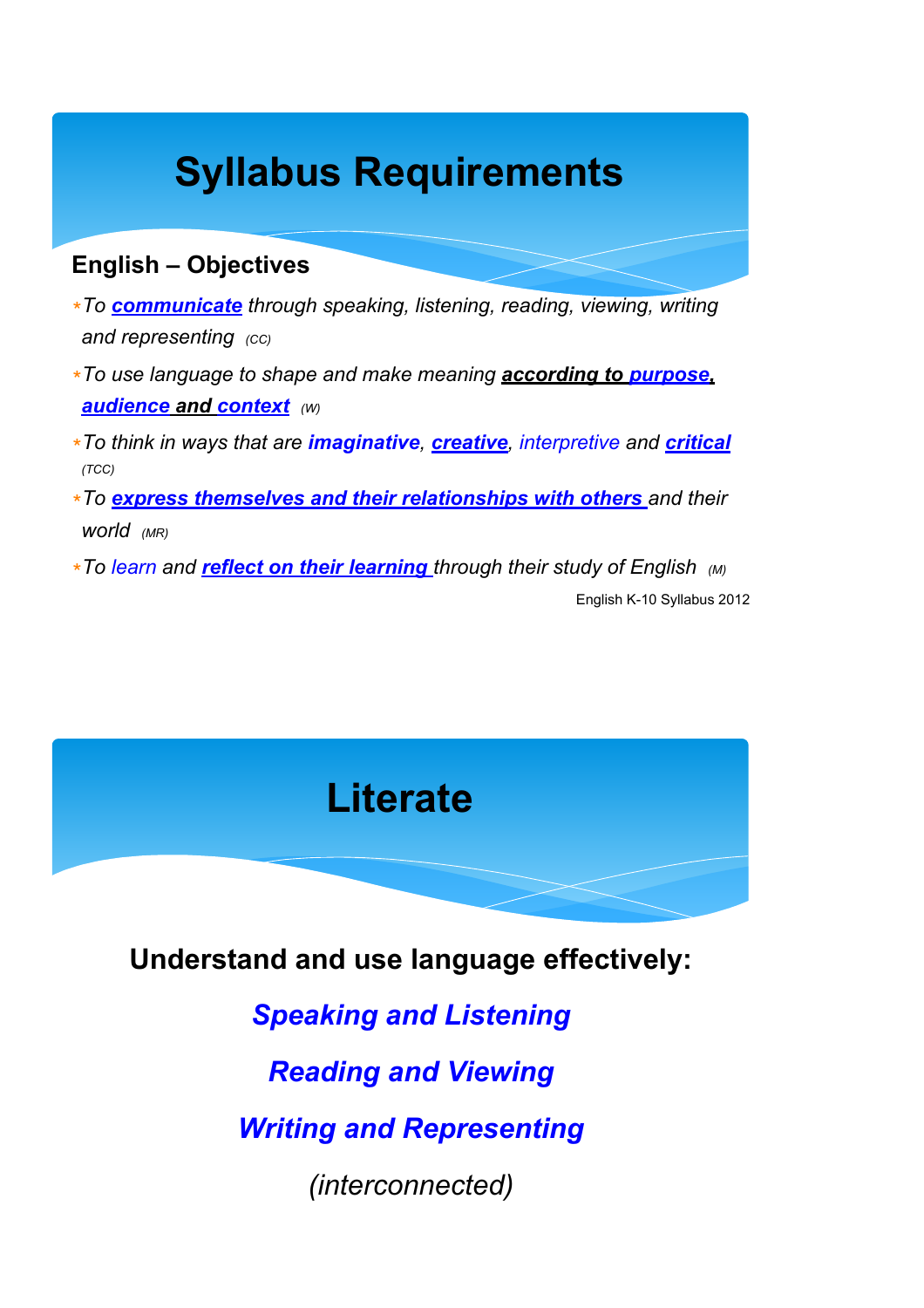# What is speaking and listening?

#### Social Skills

- ∗Accepting differences
- ∗Asking for help
- ∗Communicating clearly
- ∗Complimenting others
- ∗Disagreeing politely
- ∗Encouraging others
- ∗Following directions
- ∗Listening actively
- ∗Participating equally
- ∗Resolving conflicts
- ∗Sharing materials
- ∗Staying on task
- ∗Taking turns
- ∗Taking risks
- ∗Using quiet voices
- ∗Waiting patiently

Prerequisite to reading and writing

# Teaching speaking and listening







sure!"



**T...IS IT TRUE H. IS IT HELPFUL L.IS IT INSPIRING N.IS IT NECESSARY K...IS IT KIND**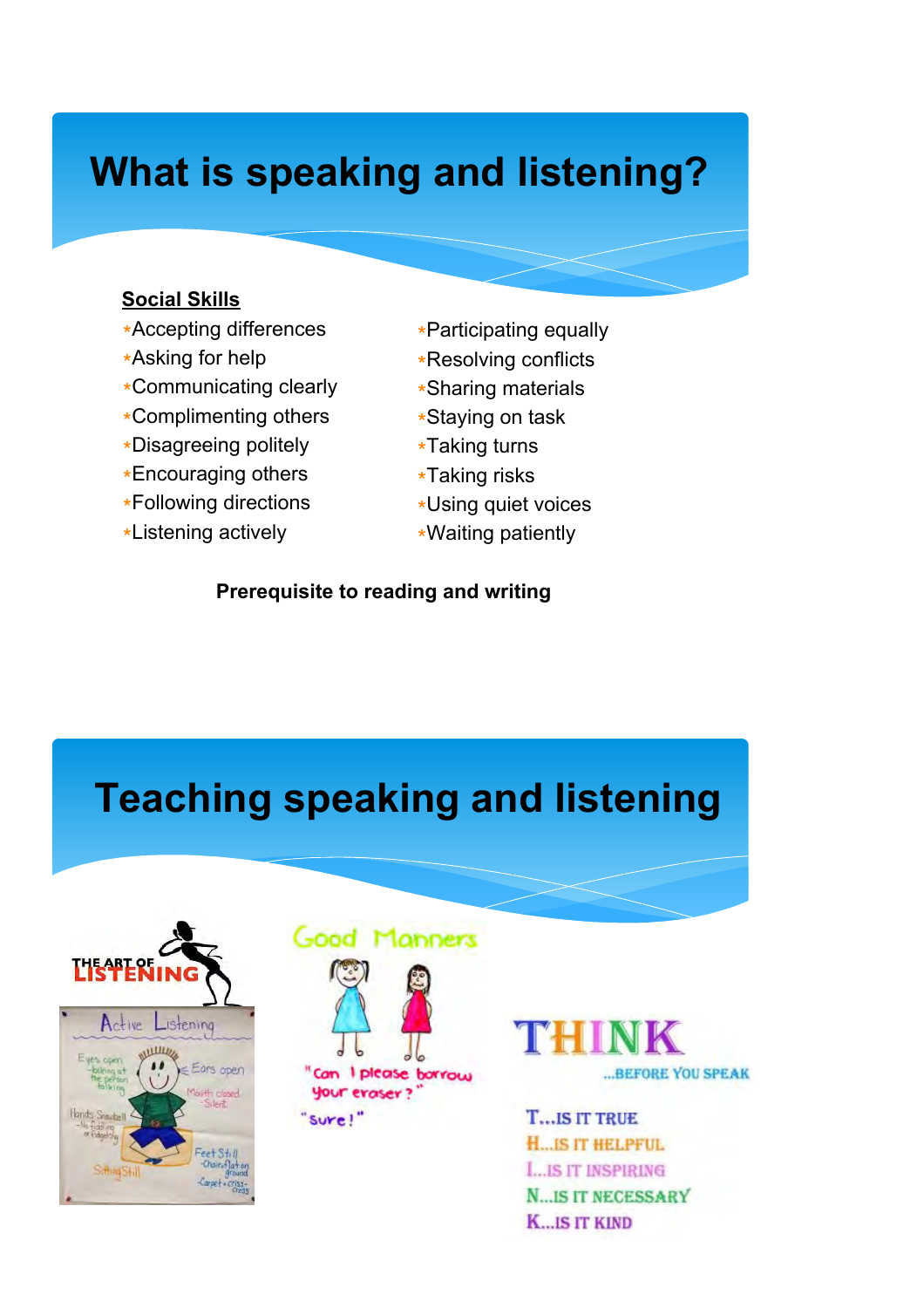# What is reading and viewing?

Letters, sounds & words

Images

Experiences – language & life

### … a message-getting problem-solving activity which increases in power and flexibility the more it is practised .....

(Becoming Literate: The Construction of Inner Control, Marie Clay 1991)

### Teaching reading and viewing Persuaded (poster)**Entertained** (video) This is the way I wash int to an Dry **Soap** <sup>3</sup> Scrub Rinse

Informed (step-by-step instructions)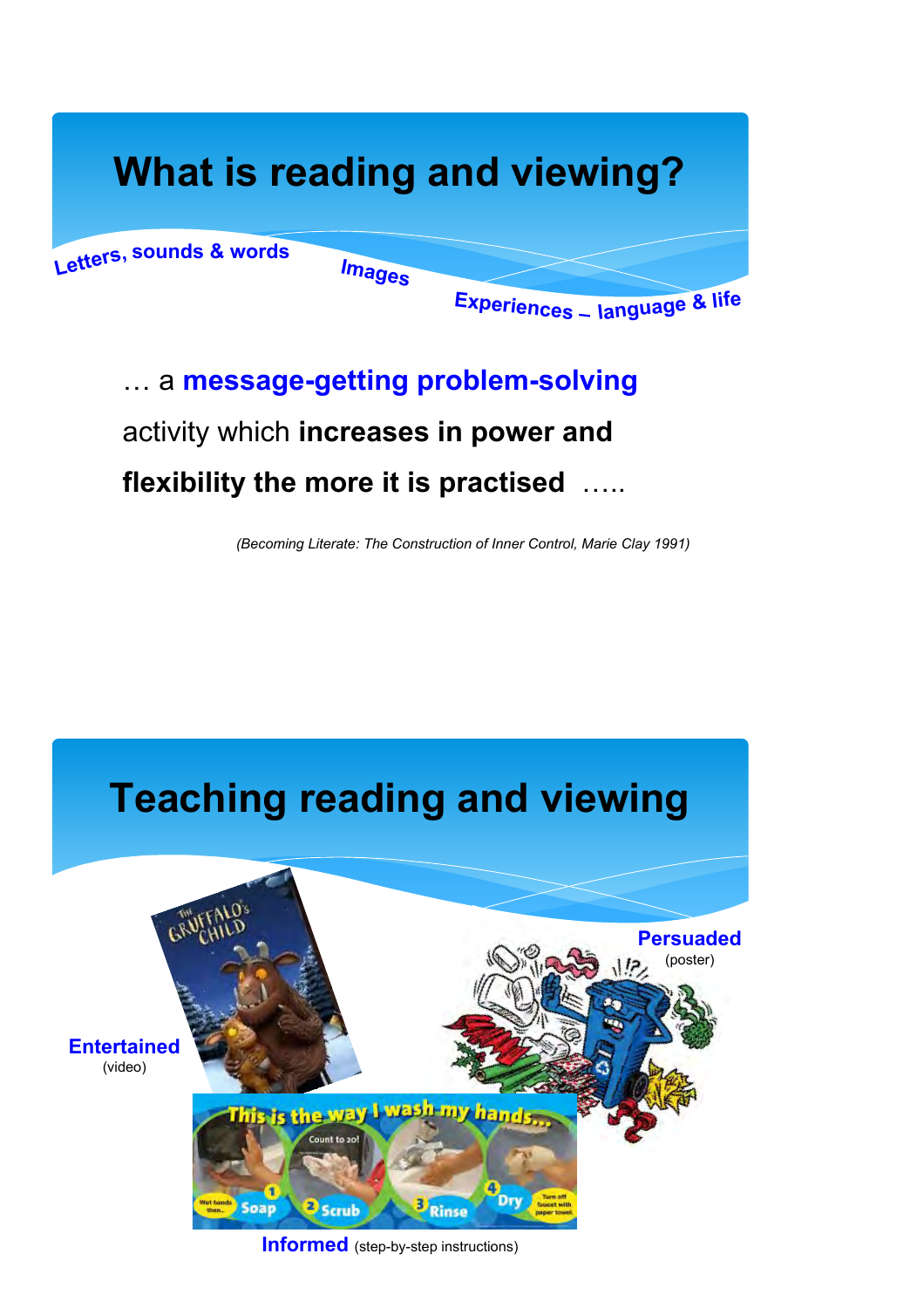# What is writing and composing?

… a means of clearly communicating an intended message to an audience that is not physically present …

### Teaching writing and composing

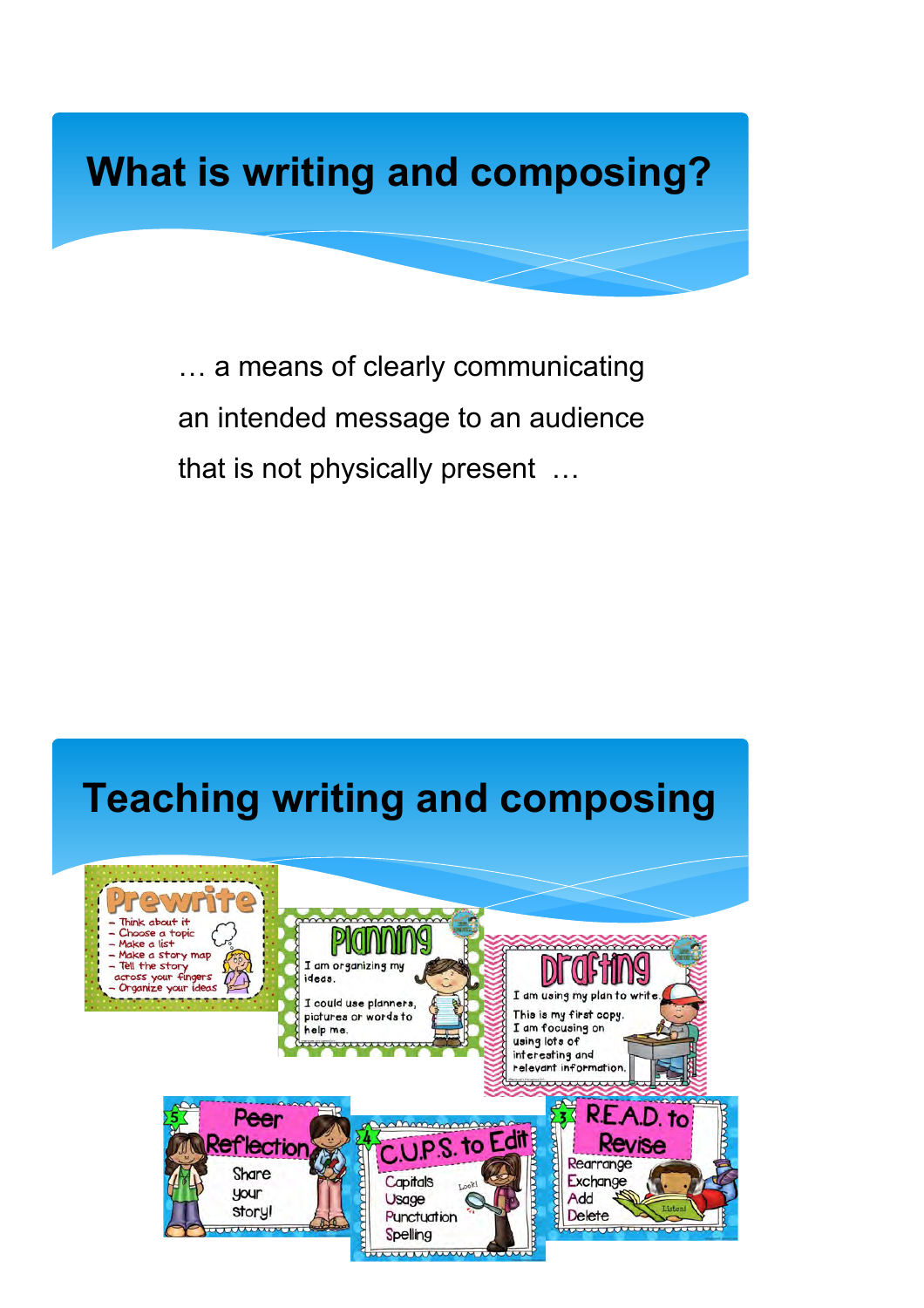

# Teaching Children How

# Gradual Release

of Responsibility

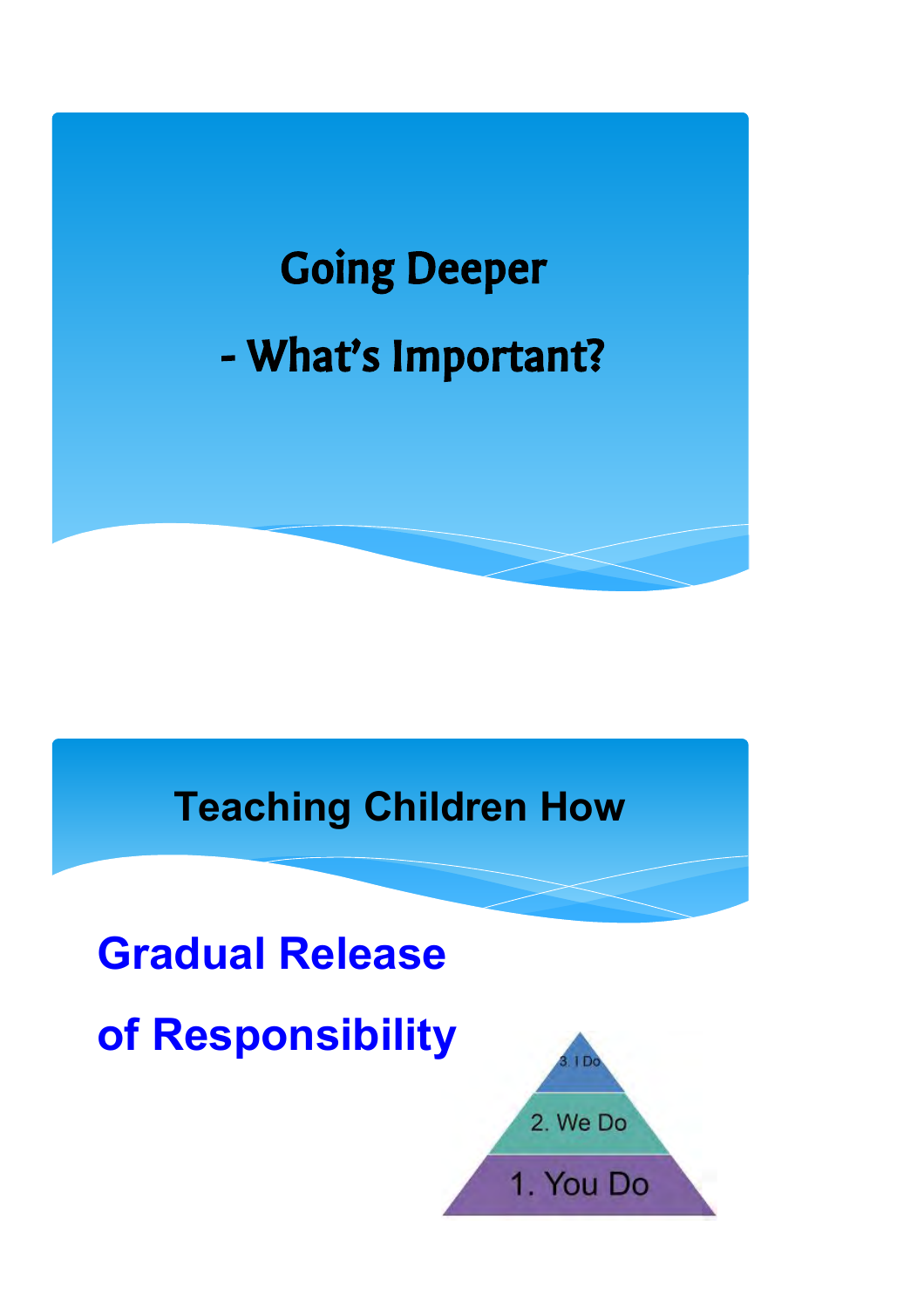# Gradual Release of Responsibility



# Teaching Children How



Shared Reading

Guided Reading

Independent Reading

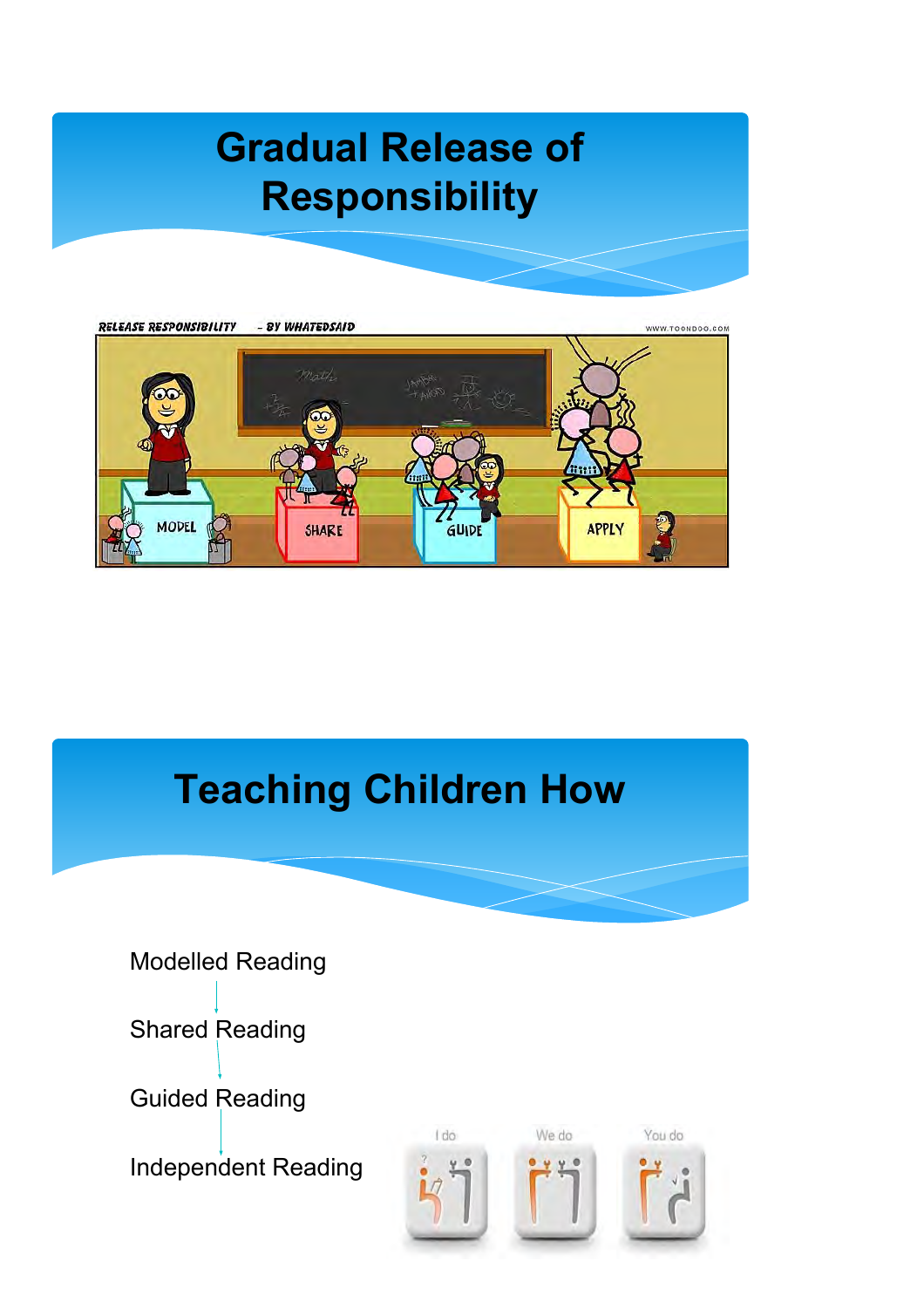# Reading & Viewing - Skills & Strategies

Basics for Reading:

- ∗Concepts about Print
- ∗Letter Identification

Learning to Read:

- ∗Meaning
- ∗Structure
- ∗Visual Information (phonetic, sight)

# Writing - Skills & Strategies

- ∗Sight words
- ∗sounds hearing and recording sounds in words
- ∗Having a go / confidence
- ∗Marks on a page
- ∗Images
- ∗Words
- ∗simple and compound sentences
- ∗editing
- ∗i-pad recording to aid memory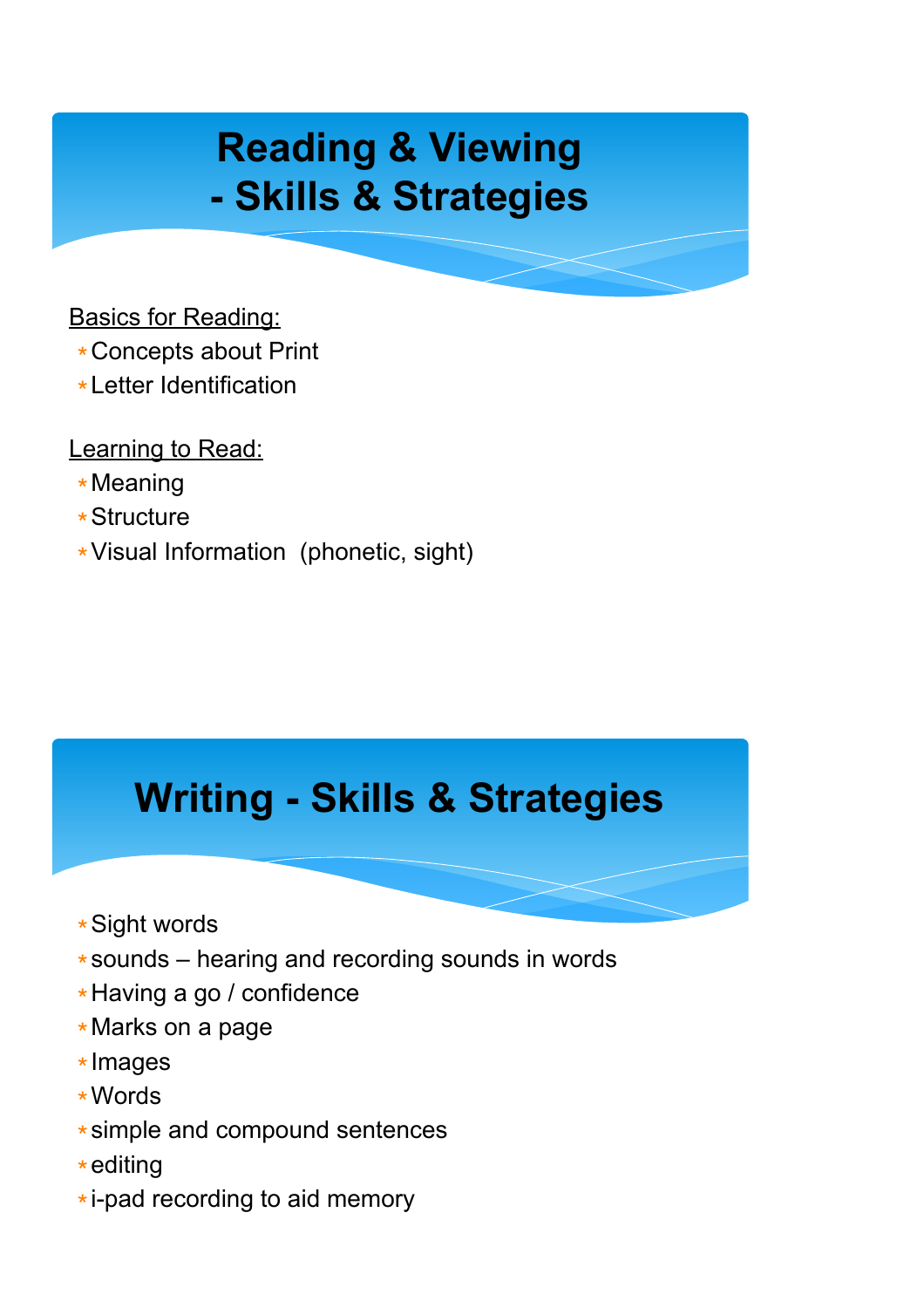# Reading Recovery

- ∗ early literacy intervention program
- ∗ provides one-to-one teaching for children who need greater assistance with reading and writing
- ∗ daily, individualised program delivered
- ∗ specialist teacher
- ∗ enables children to quickly "catch up"
- ∗ builds on the strengths of each child
- ∗ encourages them to become independent, strategic readers and writers.

### Staged Learning

- ∗Early stage 1 one year to achieve outcomes
- ∗Stage 1 2 years to achieve outcomes

∗What we will look at next covers ES1 & S1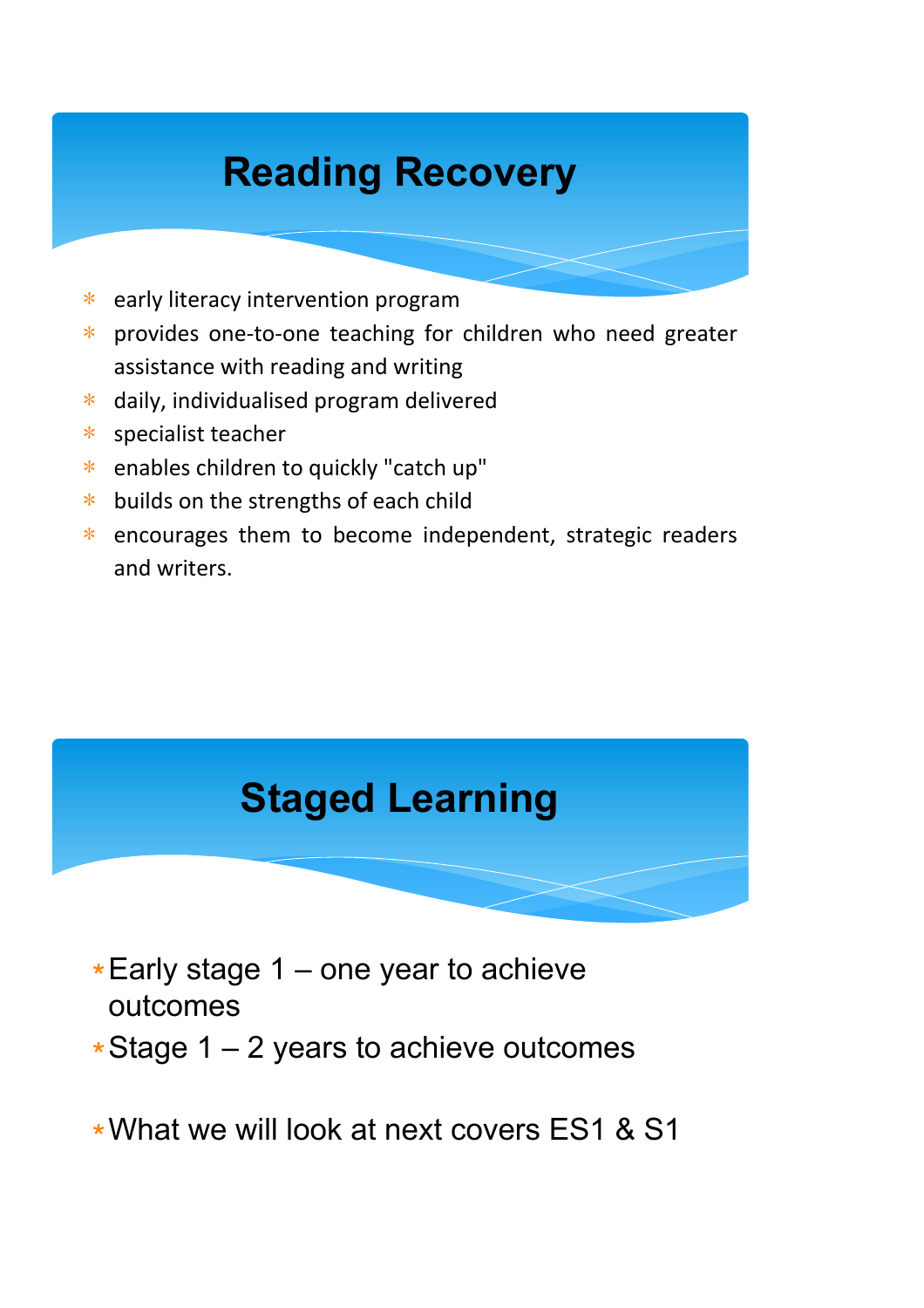

# Speaking & Listening

#### Early Stage 1

- ∗Peers and known adults
- ∗Informal and guided activities
- ∗Emerging skills of group interaction
- ∗Emerging awareness of some purposes for spoken language
- ∗Recognises that there are different kinds of spoken texts with specific language features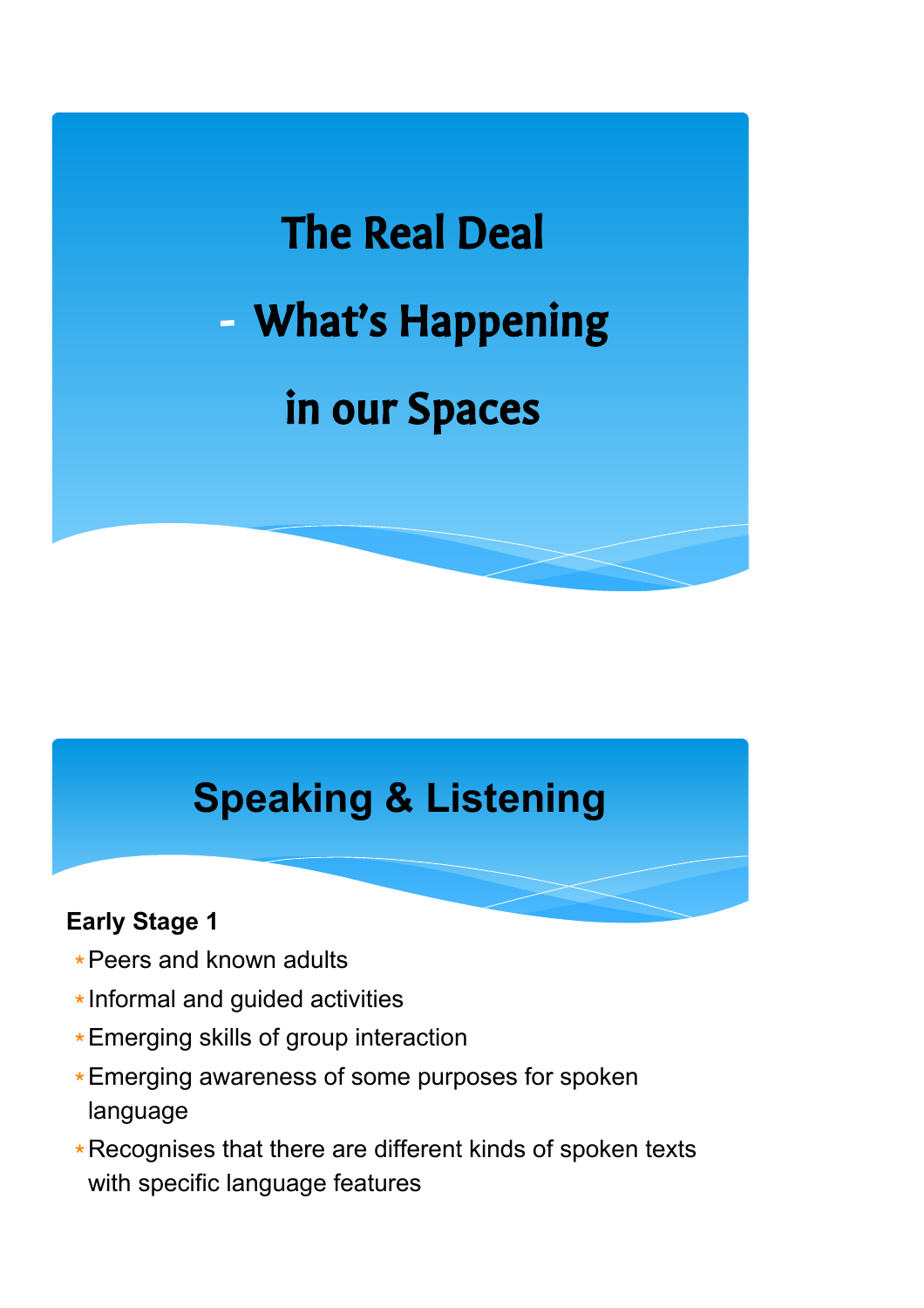# Speaking & Listening

#### Stage 1

- ∗Range of people
- ∗Informal and guided activities
- ∗Demonstrating interaction skills
- ∗Considers how own communication is adjusted in different situations
- ∗Recognises a range of purposes and audiences for spoken language
- ∗Recognises organisational patterns and features of predictable spoken texts

#### י<br>י What is the role of play-based learning in the classroom?

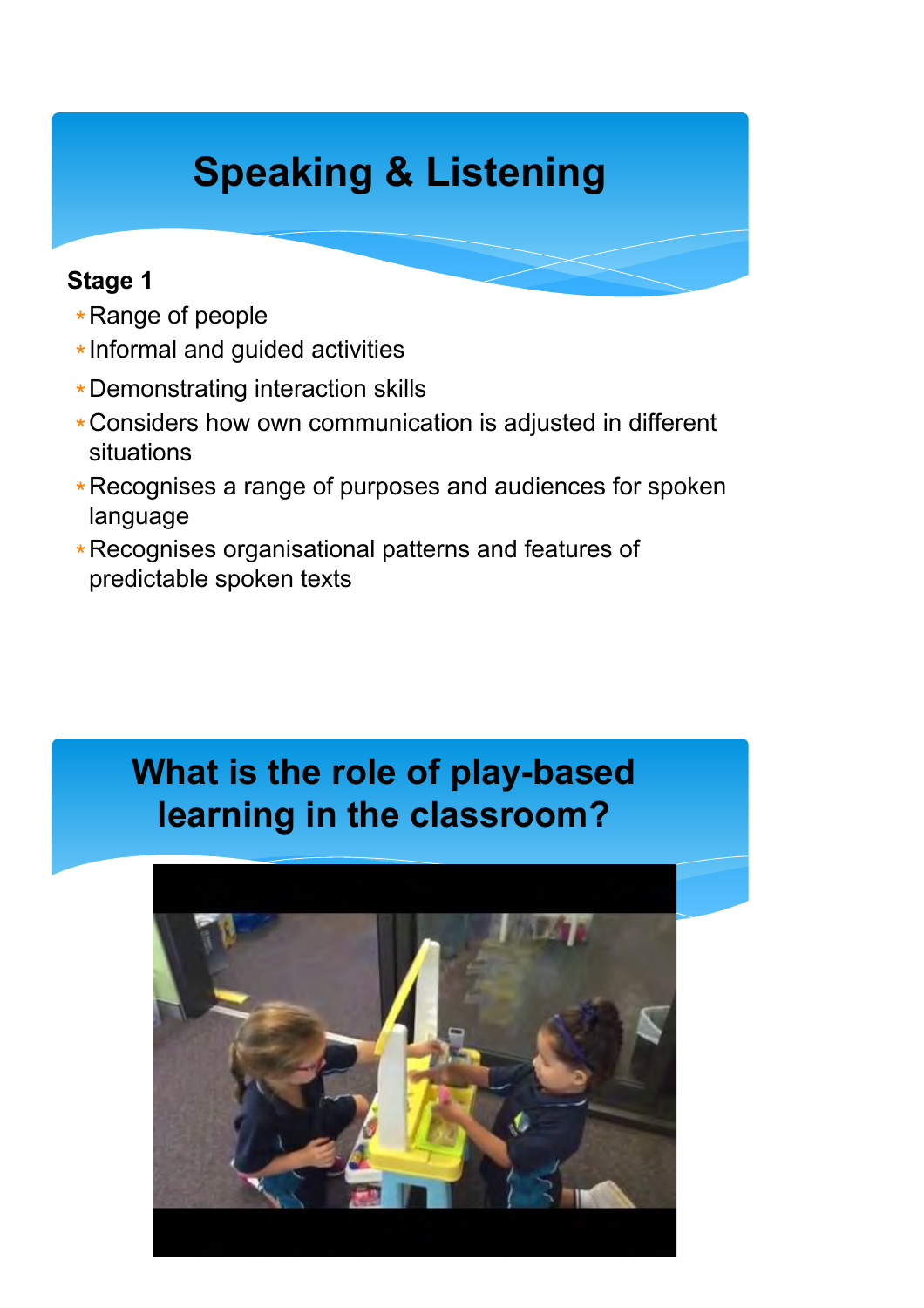### Examples of why play is important

- Allows students to explore the world around them
- Develops creativity, curiosity and cooperation
- Social skills
- Promotes and facilitates speaking and listening
- Engaging
- Learning is self driven
- Responsibility
- learning incidental
- Learning to share
- Verbal and nonverbal communication

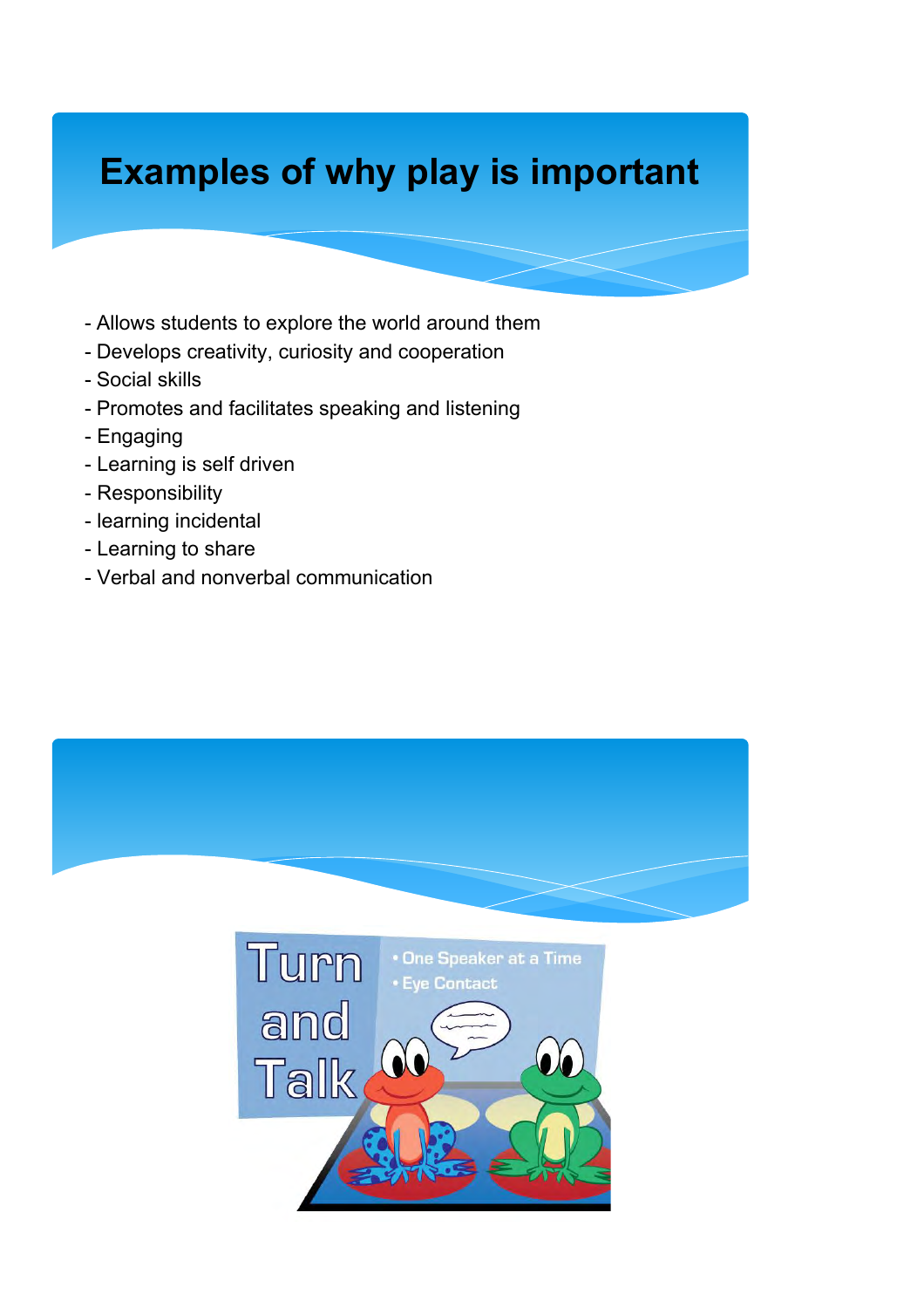# **EEKK**

What is EEKK?

What does it look like?

Why do we get students to do this throughout all key learning areas?



# Reading & Viewing

#### Early Stage 1

- ∗Developing skills and strategies to read, view and comprehend
- ∗Short, predictable texts
- ∗Familiar topics
- ∗Different media and technologies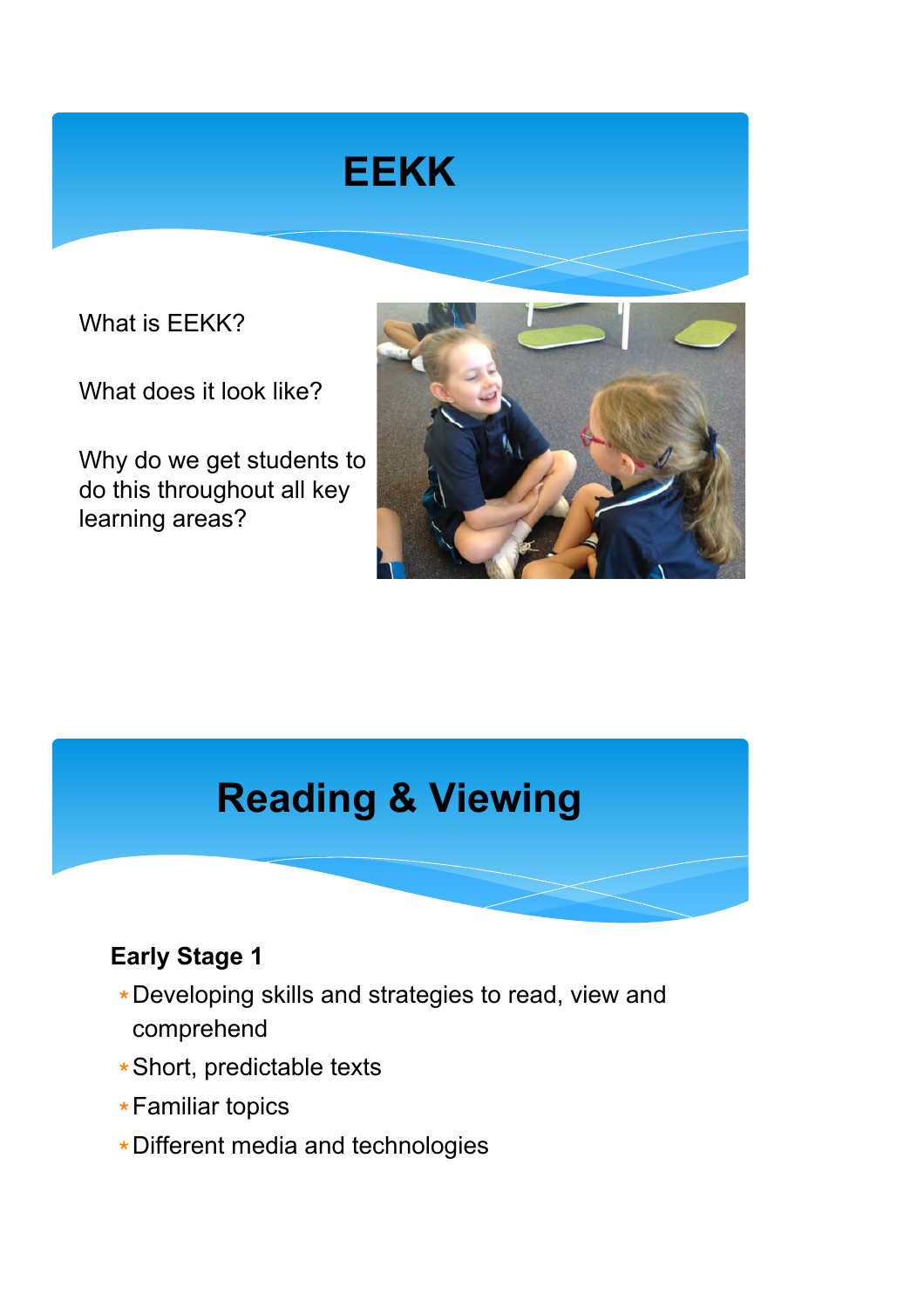# Reading & Viewing

#### Stage 1

- ∗Increasing range of skills and strategies to fluently read, view and comprehend
- ∗Range of texts
- ∗Less familiar topics
- ∗Different media and technologies

# Reading & Viewing

Evidence of: Developing skills and strategies to read, view and comprehend

Learning Intention:To use pictures and words to problem solve.

#### Success Criteria:

- ∗ l can look at the picture and think about the story.
- ∗ I can point to each word.
- ∗ I can look at the first letter of the word and get my mouth ready to say the sound.
- ∗ I can talk about the story.

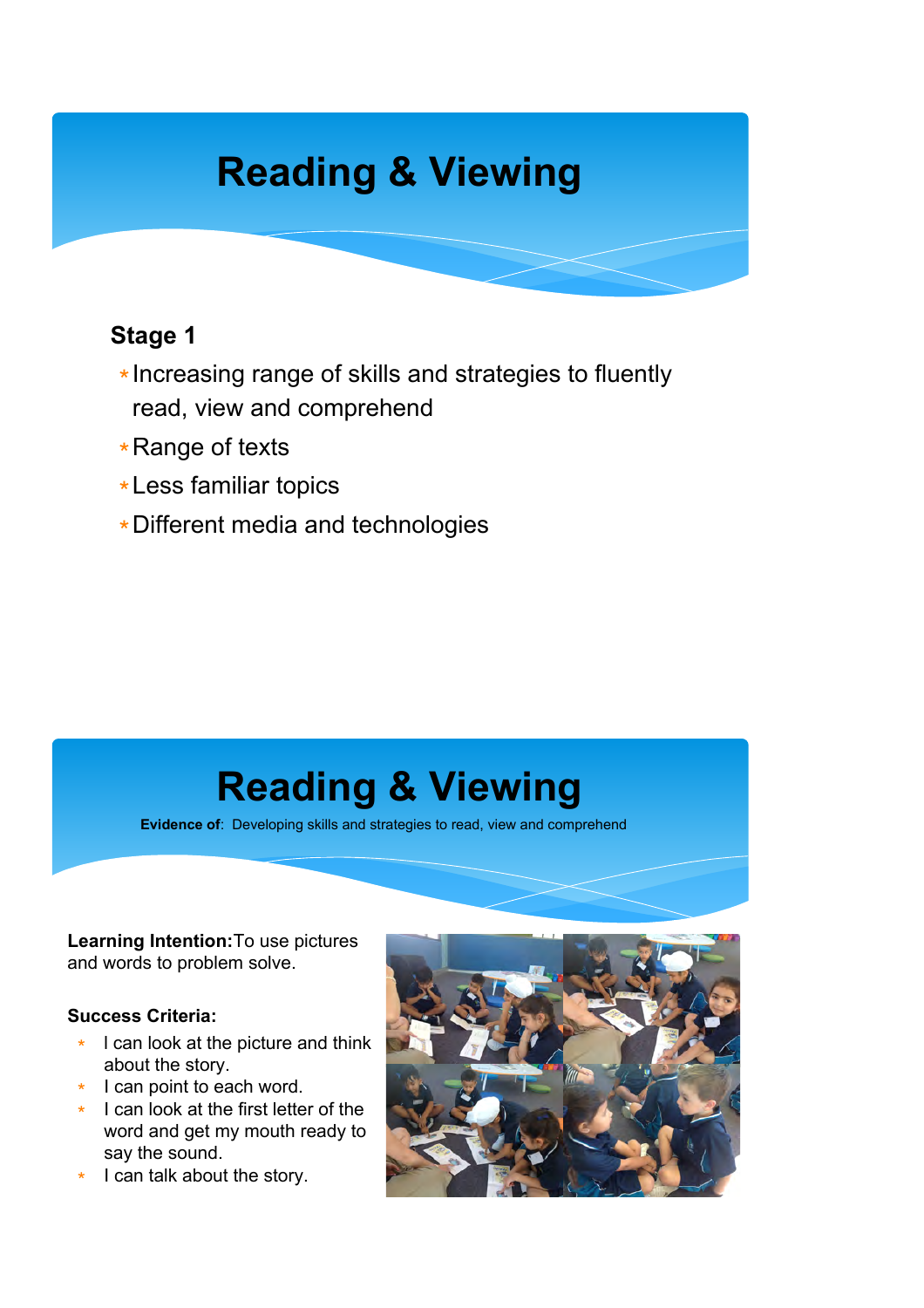# Reading & Viewing

Evidence of: Range of texts

**Which Pet Is Best?** 

Learning Intention: To identify the audience and purpose of the text I am reading.

#### Success Criteria:

- ∗ I can give a reason why the author wrote the story.
- ∗ I can identify who I think the story is written for.





Read and view imaginative, informative and persuasive texts.

### Writing & Representing

#### Early Stage 1

- ∗Simple texts to convey an idea or message
- ∗ Most lowercase and uppercase letters
- ∗Digital technology to produce texts
- ∗Developing skills in using letters, simple sound blends and some sight words
- ∗Recognises some different purposes for writing
- ∗Developing skills and knowledge in grammar, punctuation and vocabulary when responding to and composing texts
- ∗Think imaginatively and creatively about familiar topics, simple ideas and basic features of texts
- ∗Texts about familiar aspects of the world and their own experiences
- ∗Demonstrates awareness of how to reflect on aspects of their own and others' learning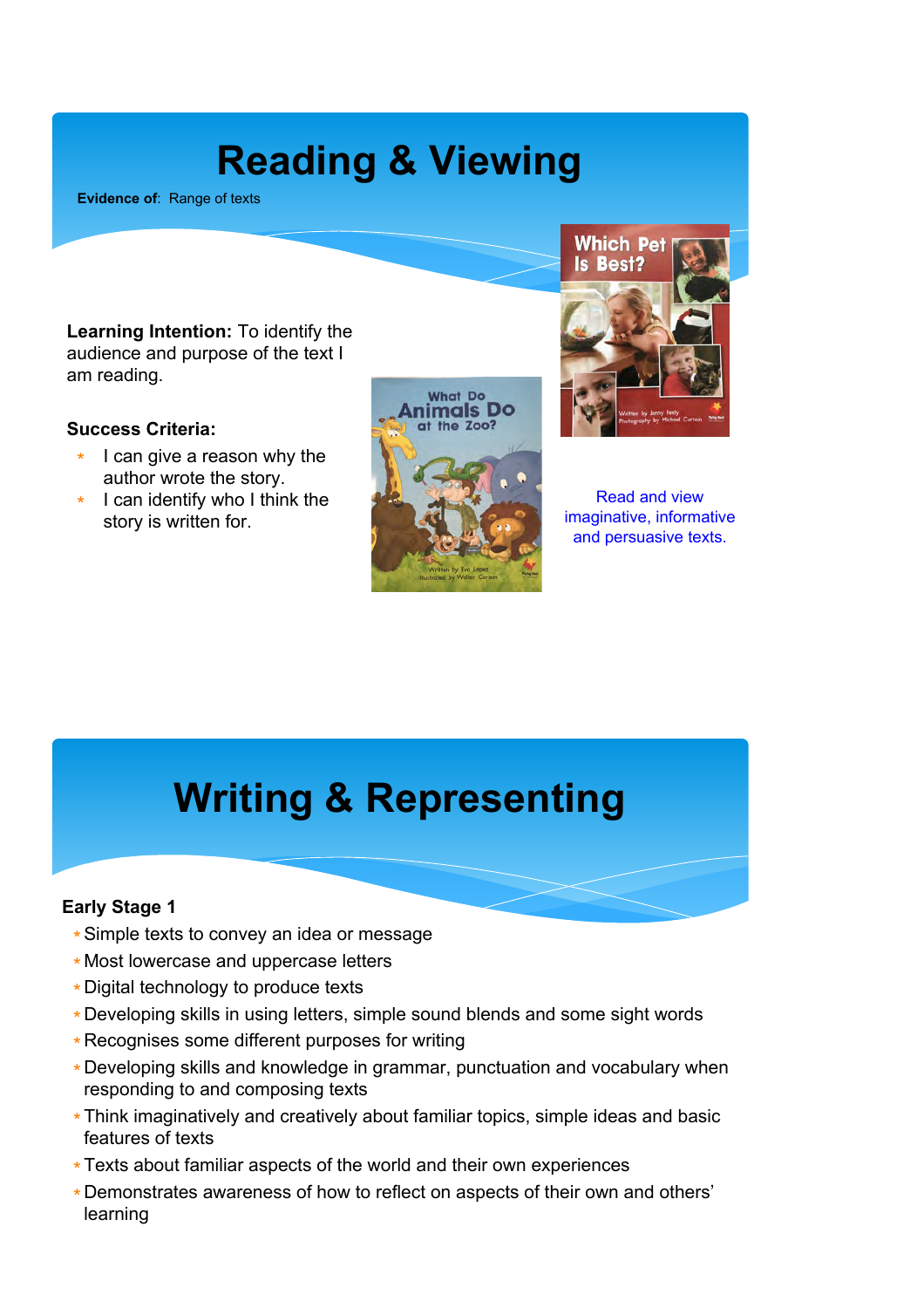# Writing & Representing

#### Stage 1

- ∗ Letters of consistent size and slope
- ∗Digital technology
- ∗Knowledge of sight words and letter-sound correspondence to spell familiar words
- ∗ Identifies how language used differs according to purpose, audience and subject matter
- ∗Uses basic grammatical features, punctuation conventions and vocabulary appropriate to the type of text when responding to and composing texts
- ∗Thinks imaginatively and creatively about familiar topics, ideas and texts
- ∗Texts about familiar aspects of the world and their own experiences
- ∗ Identifies and discusses aspects of their own and others' learning

### The Writing Process

Evidence of: Identifies how language used differs according to purpose, audience and subject matter

When students speak, read or write it is important that they do so with a clear understanding and awareness of their intended audience and purpose.

- Who am I writing for? (audience)
- Why am I writing and what is my message? (purpose)



To plan my thinking Success Criteria I I can think about my ideas. I can draw a picture to show my thinking  $I$  I can use key words to label mu picture. Learning Intention To use my plan to write my sentence Success Criteria  $\mathbb{Z}^{\mathbb{Z}}$ I can use my keywords to write a sentence. I I can tick off my key words when luse them in my sentence. I I reread my sentence to check I sounds right and makes sense capital letter and

Learning Intention-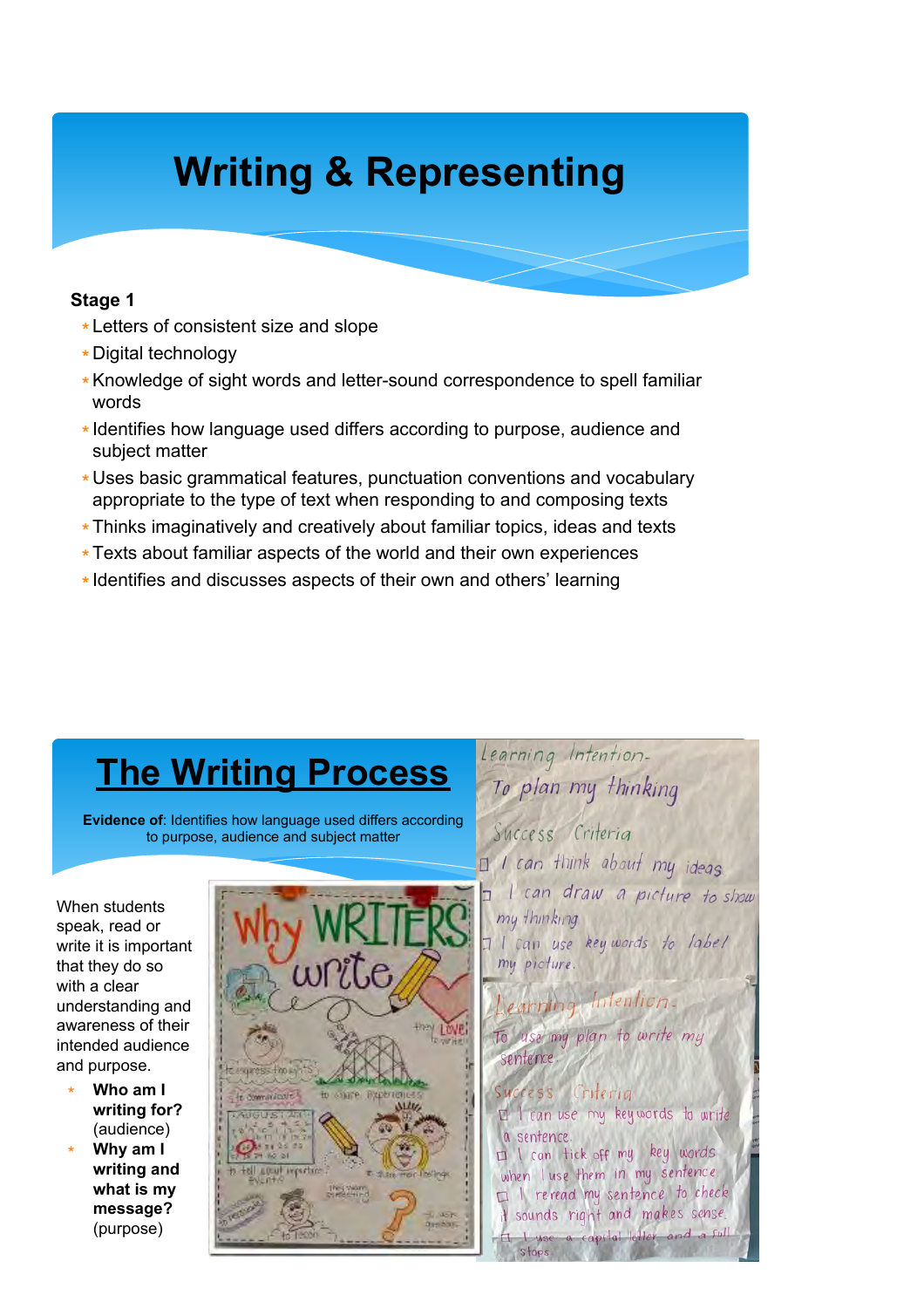### **The Writing Process**

Evidence of: Identifies how language used differs according to purpose, audience and subject matter

#### Across KLAs:

- THINK our ideas
- ∗ SHARE turn and talk, knee-to-knee, negotiate, look
- ∗ PLAN Draw, label using key words
- **WRITE** Write sentences, tick off key words from plan
- ∗ REFLECT
	- ∗ reread our writing to make sure it makes sense.
	- ∗ learning intention and success criteria think about something we did well and something we need to do better (goal setting)

### Planning our Writing

Evidence of: Uses basic grammatical features and vocabulary appropriate to the type of text when responding to and composing texts

Learning Intention: We are learning to make changes to our sentences to engage the reader

#### Success Criteria:

- ∗ I know why I am writing (purpose)
- ∗ I know who I am writing for (audience)
- I can order my words in my sentence in an interesting way that still makes sense



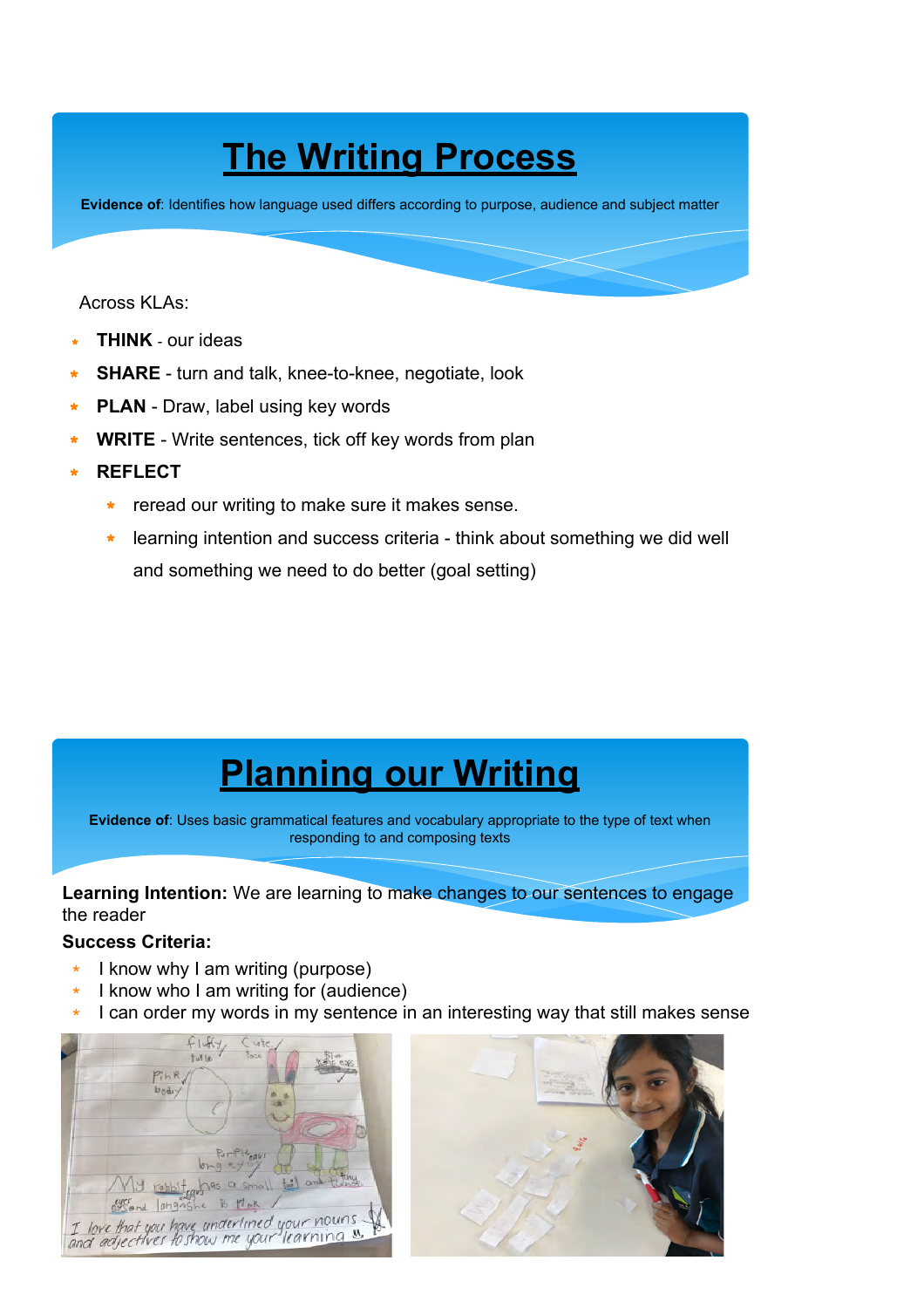### Reflecting on our Thinking

Evidence of: Identifies and discusses aspects of their own and others' learning

#### Learning Intention: We are learning to be reflective thinkers

#### Success Criteria:

- ∗ I can reread what I have written
- ∗ I can tick off my keywords and make sure I have used them in my writing
- ∗ I can prove to my teacher how I have been a successful writer
- ∗ I can use evidence and share with a friend something I did well and something that I am going to work on next time (I think I….. because…. Next time I am going to work on….)



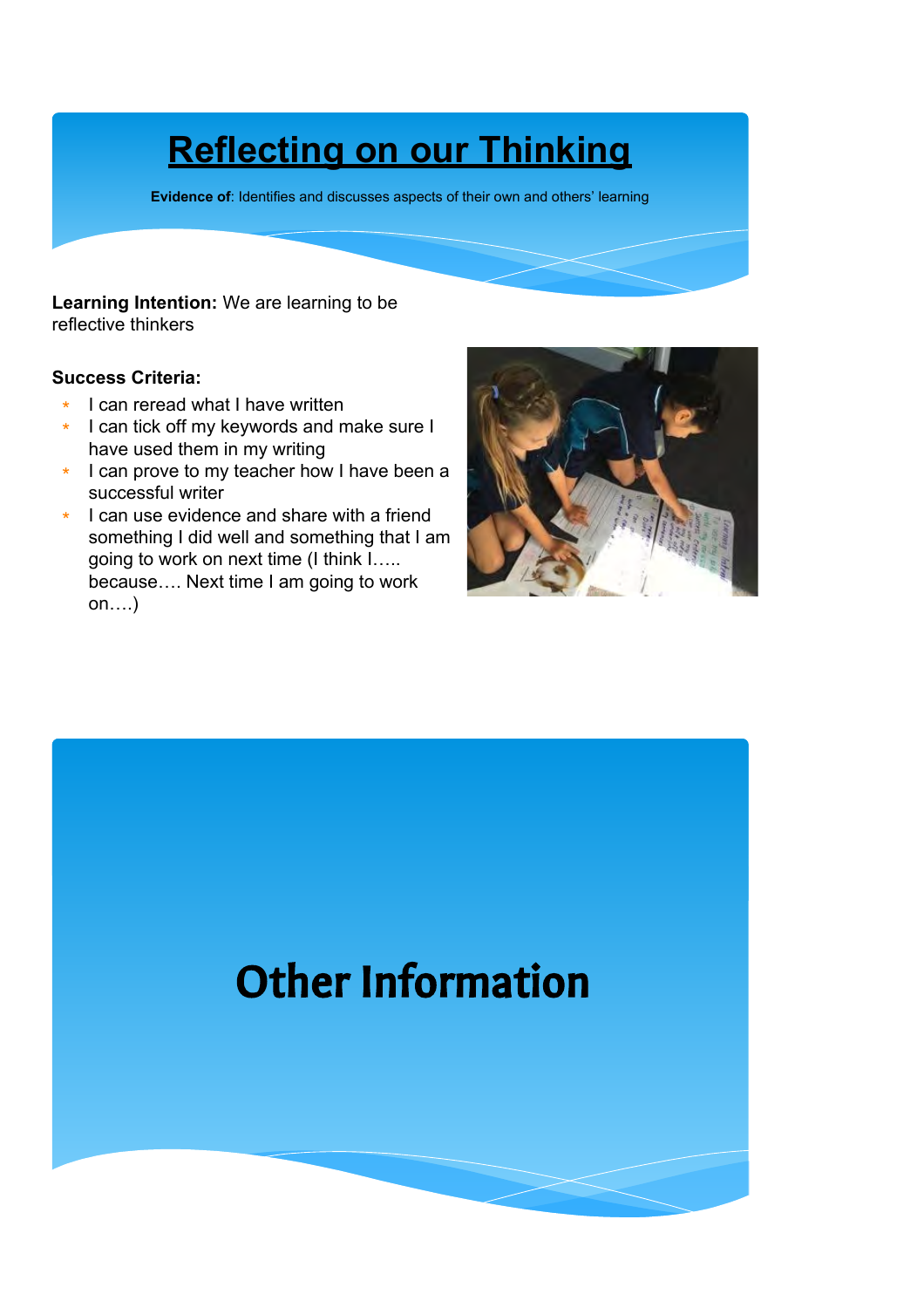# Homework - ES1-S1

- reading (15-20 minutes every night)
- importance of discussion / connections
- extra no longer than 15 minutes
- purposeful / deliberate / extension of student learning
- practise of mathematical concepts learnt at school
- structured and/or imaginative play is encouraged



- ∗ Book covering
- ∗ Parent Workshops